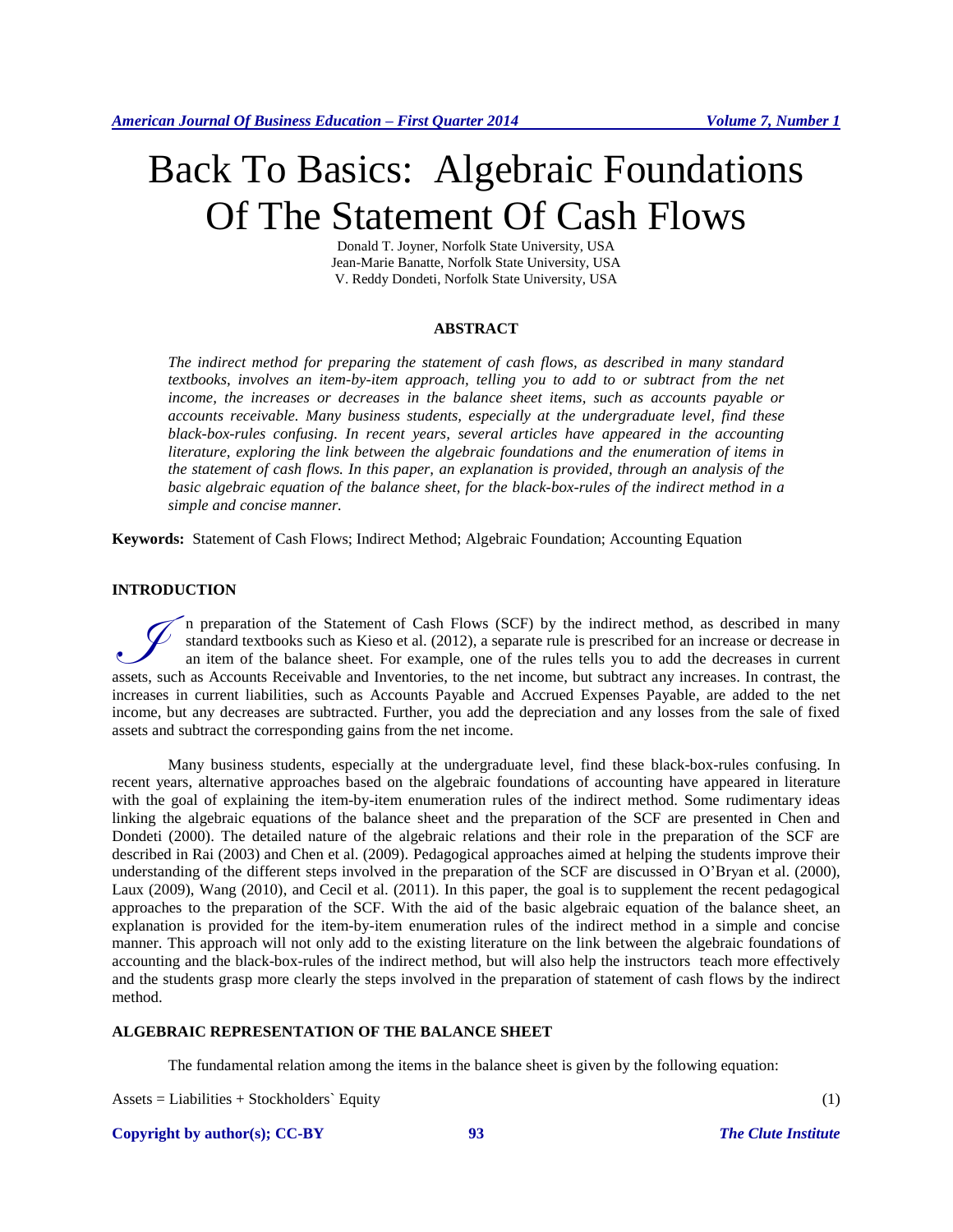If each item in the balance sheet is represented by an algebraic symbol, it will lead to a mathematical equation. Suppose the data given in Table 1 represents the balance sheet of the XYZ Company at the end of the year 2011.

| <b>Assets</b>           | Amount \$ | <b>Liabilities &amp; Equity</b> | Amount \$ |
|-------------------------|-----------|---------------------------------|-----------|
| Cash (C)                | 63,000    | Accounts Payable (P)            | 57,000    |
| Accounts Receivable (R) | 59,000    |                                 |           |
| Inventories (V)         | 28,000    |                                 |           |
| Land $(D)$              | 95,000    | Bonds Payable (B)               | 265,000   |
| Buildings (G)           | 215,000   | Common Stock (S)                | 318,000   |
| Equipment $(Q)$         | 340,000   | Retained Earnings (T)           | 160,000   |
| Total $(Z)$             | 800,000   | Total $(Z)$                     | 800,000   |

| Table 1: The XYZ Company – Balance Sheet at End of 2011 |
|---------------------------------------------------------|
|---------------------------------------------------------|

Let each letter in the parenthesis denote the corresponding balance sheet item in Table 1. The resulting algebraic equation is:

 $C + R + V + D + G + Q = P + B + S + T$  (2)

The basic property of any algebraic equation, such as (2), is that the sum of the variables on the Left-Hand-Side (LHS) must always be equal to the sum of the variables on the Right-Hand-Side (RHS). An additional condition, in case of the balance-sheet items in Equation (2), is that any variable can be zero or positive but never negative. An interesting observation is that a change in one variable on one side may lead to changes in just one or many other variables on either side.

## **CASH FLOWS FROM INVESTING ACTIVITIES**

Instead of starting with operating activities, suppose that you begin with investing activities in the preparation of the SCF. There is an advantage in doing it this way, as explained later. Companies raise the funds needed to buy the assets used in their operations through the issue of bonds and stocks. Buying and selling of land, buildings, and equipment are referred to as investing activities. Suppose that at the beginning of the year, a building with a book value of \$70,000 was sold for \$80,000 and equipment with a book value of \$110,000 was sold for \$50,000. The company also raised cash in the amount of \$100,000 by issuing common stock. Then it bought new equipment worth \$220,000. You may think of the book value as the amount of money you expect to receive when you sell an asset. However, you may get more or less for the asset depending on condition of the asset and market demand. Assume that no land was bought or sold. Then, the cash flows from the investing activities can be described as:

Cash Flows from Investing Activities:

| \$70,000  |                                                            |
|-----------|------------------------------------------------------------|
| 10,000    |                                                            |
|           | \$80,000                                                   |
| \$110,000 |                                                            |
| (60,000)  |                                                            |
|           | \$50,000                                                   |
|           | $(\$220,000)$                                              |
|           | $(\$90,000)$                                               |
|           | Book value (or expected amount of cash) of equipment sold: |

# **CASH FLOWS FROM OPERATING ACTIVITIES**

After buying the necessary equipment, you turn your attention to operating activities. For the year, let the depreciation on the buildings be \$5,000 and \$35,000 on the equipment. Assume that these are the net amounts of depreciation after the sale of the buildings and equipment. The income statements for the XYZ Company for the year 2012 with and without the inclusion of the gain or loss on the sale of fixed assets are given in Table 2.

#### **Copyright by author(s)[; CC-BY](http://creativecommons.org/licenses/by/3.0/) 94** *[The Clute Institute](http://www.cluteinstitute.com/)*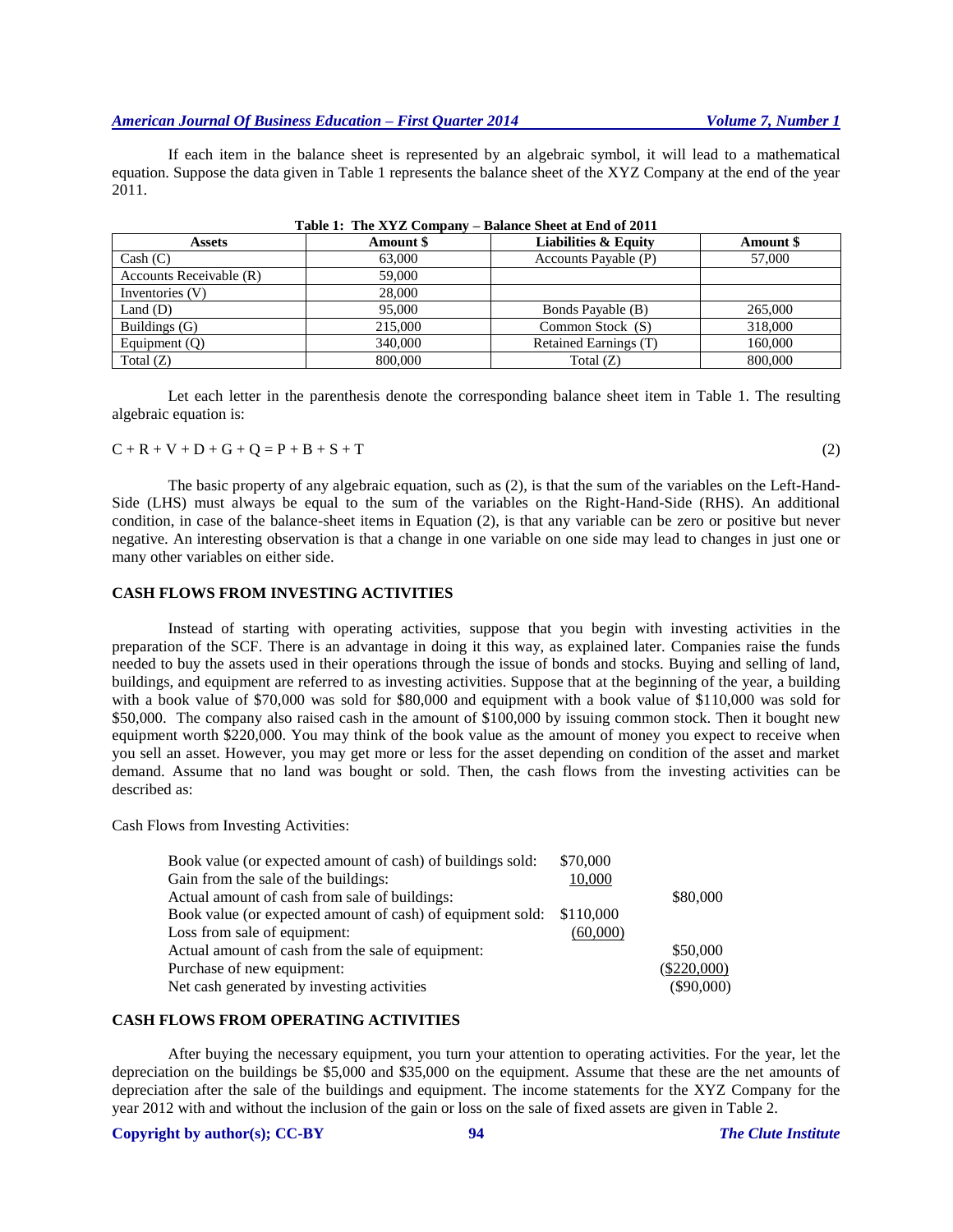|                                                | <b>Gain/Loss Included</b> | <b>Gain/Loss Not Included</b> |  |
|------------------------------------------------|---------------------------|-------------------------------|--|
| Sales Revenue from operations                  | \$720,000                 | \$720,000                     |  |
| Other income: Gain from sale of buildings:     | 10,000                    | $\theta$                      |  |
| Loss from sale of equipment:                   | (60,000)                  |                               |  |
| <b>Total Revenue</b>                           | 670,000                   | 720,000                       |  |
| Operating costs excluding depreciation         | (500,000)                 | (500,000)                     |  |
| Earnings Before Interest, Taxes & Depreciation | 170,000                   | 220,000                       |  |
| Depreciation: Buildings: \$5,000               | (40,000)                  |                               |  |
| Equipment: \$35,000                            |                           | (40,000)                      |  |
| Earnings Before Interest and Taxes             | 130,000                   | 180,000                       |  |
| Interest                                       | (20,000)                  | (20,000)                      |  |
| <b>Earnings Before Taxes</b>                   | 110,000                   | 160,000                       |  |
| Taxes $@30\%$                                  | (33,000)                  | (48,000)                      |  |
| Net Income for Common Stockholders             | 77,000                    | 112,000                       |  |

**Table 2: Income Statements for the Year 2012 with and without the Inclusion of the Gain or Loss on the Sale of Fixed Assets**

Comparing the two columns, you see that the net income from operations would have been much higher had the company not a suffered a significant loss from the sale of the equipment. However, the amount of taxes paid is also lowered by \$15,000 because of the loss. Of course, the tax rules require the company to calculate and pay the taxes on the total revenue regardless of how it was received. Also, the tax law allows the company to deduct the depreciation before the determination of taxes. The depreciation is called a non-cash charge because it was not paid to any outside organization, but kept within the company. In other words, the net result is that the company is left with an amount of \$77,000 in the form of net income and an additional amount of \$40,000 in the form of depreciation. However, the relevant question is, "How do you reconcile the figures from the two columns in assessing the net cash flows from just the operating activities?" Clearly, in enumerating the cash flows from operating activities, you cannot include the gains or losses from the sale of fixed assets, such as land, buildings or equipment, since they fall under the category of investing activities. In other words, you must make corrections or adjustments to the net income of \$77,000 in Table 2 by reversing the entries related to the sale of fixed assets. You have to reduce the net income by the amount of the gain on the sale of a fixed asset and increase the net income by the amount of the loss from the sale of the fixed asset. From an algebraic point of view, the gain will be treated as a loss and the loss as a gain. It may be noted that these gains and losses are already included in the cash flows from investing activities. Many students find this reversal of entries counter-intuitive and confusing when the cash flows from operating activities are enumerated before the cash flows from the investing activities. However, when the cash flows from investing activities are described before the operating activities, the confusion is cleared (or at least lessened) and the students can immediately see the need for the reversal of the entries related to the gains and losses on the sale of fixed assets. The part of the cash flow statement that reflects the effects of these reversals is:

Cash Flows from Operating Activities – Part A:

| Net Income                                                |          | \$77,000  |
|-----------------------------------------------------------|----------|-----------|
| Depreciation on buildings                                 | \$5,000  |           |
| Depreciation on Equipment                                 | 35,000   |           |
| Gain from the sale of the buildings:                      | (10,000) |           |
| Loss from the sale of the equipment:                      | 60,000   |           |
| Adjustments related to fixed assets (effect of reversals) |          | 90,000    |
| Cash flows provided by Part A of operating activities     |          | \$167,000 |

As a result of the operations, obviously there would be changes in current assets and current liabilities. Suppose the XYZ Company bought materials worth \$30,000 and paid cash for the whole purchase. Also, assume that the inventory of finished goods worth \$20,000 is sold at cost, with no profit margin, to a (very big) customer on credit. Clearly, the net effect is that a decrease of \$30,000 in C has resulted in an increase of \$10,000 in V and an increase of \$20,000 in R. The point to be noted is that the variables C, R, and V are on the same side of Equation (2) and a decrease in one variable will lead to an increase in another variable or vice versa. In other words, the changes in R and V have an opposite effect on C. Instead of paying cash, suppose that the company bought \$30,000 worth of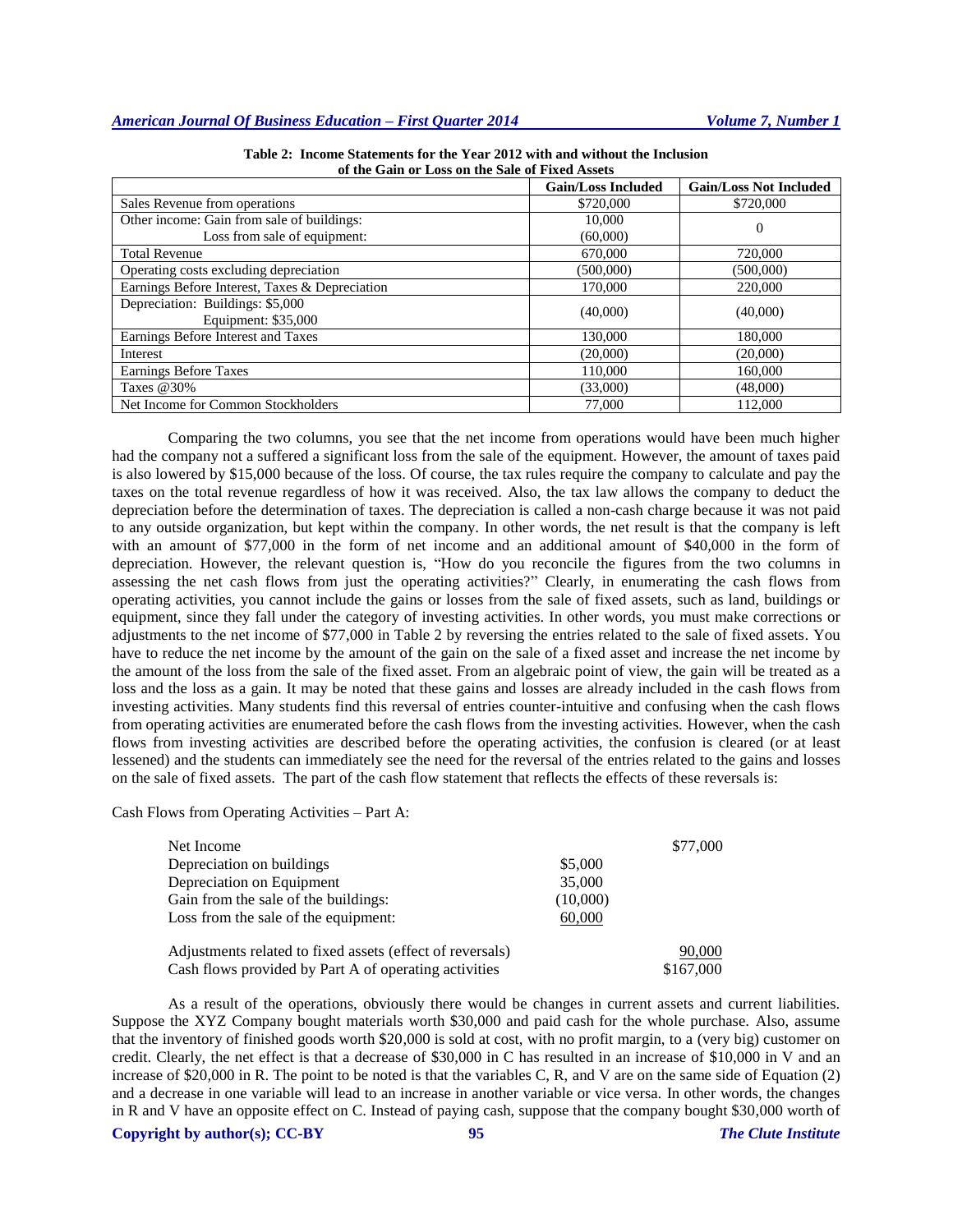# *American Journal Of Business Education – First Quarter 2014 Volume 7, Number 1*

materials on credit. Then, both the variables P and V will initially go up by \$30,000; subsequently, V will be down by \$20,000 and R up by \$20,000 on the sale of finished goods at cost. Finally, when the company receives cash from one of the accounts receivable, R will go down and C will go up by the amount of cash received. In contrast, when the company pays cash to one of the accounts payable, both C and P will decrease by the same amount. Focusing on just the pair P and C, one can conclude that an increase in P will ultimately lead to an increase in C and, similarly, a decrease in P to a decrease in C, or any change in P, will lead to a similar change in C.

From these examples, one can conclude that there are many interdependent changes. One scenario is that an increase in a current asset (such as Accounts Receivable or Inventories) will lead to a decrease in the cash position, and vice versa if the transactions are limited to the LHS. Another scenario is that an increase or decrease in a current liability (such as Accounts Payable) will ultimately lead to a similar change in the cash position through a sequence of transactions. *In other words, two simple rules in preparing the SCF are: (a) reverse the sign of changes in current assets and (b) keep the same sign for the changes in current liabilities, in assessing their impact on the net cash position.* These simple rules will be adequate in preparing the Statement of Cash Flows. Suppose that as a result of all the transactions during the year, the values of the variables at the end of the year 2012 are: Accounts Receivable -  $R = 68,000$ , Inventories - V = 23,000, and Accounts Payable - P = 64,000. Then the changes (denoted by the algebraic symbol  $\Delta$ ) in the different variables are:  $\Delta R = 68,000 - 59,000 = 9,000$ ,  $\Delta V = 23,000 - 28,000 = -5000$ , and  $\Delta P = 64,000 - 57,000 = 7,000$ . The impact of these changes on the cash position is shown below. This is part B of the cash flows from operating activities.

Cash Flows from Operating Activities – Part B:

Changes in Current Assets and Current Liabilities

| Increase in Accounts Receivable (opposite effect on cash)                        | $(\$9,000)$ |
|----------------------------------------------------------------------------------|-------------|
| Decrease in Inventories (opposite effect on cash)                                | 5.000       |
| Increase in Accounts Payable (same effect on cash)                               | 7,000       |
| Net effect of changes in current assets and current liabilities                  | 3.000       |
| Net cash generated by operating activities (Part A + Part B) = $167000 + 3000 =$ | 170,000     |

## **CASH FLOWS FROM FINANCING ACTIVITIES**

When the company issued new common stock worth \$100,000 at the beginning of the year, obviously the value of S would rise to \$418,000 and the amount of cash would also go up by \$100,000. Further, an amount of \$130,000 was added to the cash from the sale of buildings and equipment and new equipment worth \$220,000 was also purchased. At the end of the year, the net cash flow from operations was \$170,000. Suppose the company then redeemed bonds worth \$120,000 and paid dividends of \$34,000 to the stockholders. In mathematical terms, it can be described in a simple way - the value of one RHS variable S (common stock) was increased by \$100,000 which, in turn, temporarily increased the value of one LHS variable C (cash) by \$100,000. Subsequent selling of buildings and equipment increased the level of cash by only \$130,000, though the total book value of the fixed assets sold was \$180,000. The difference of \$50,000 was recovered from operations later. When new equipment was bought for \$220,000, the value of the variable C (cash) was immediately reduced by an equal amount. When bonds are redeemed or dividends are paid out, the value of C goes down by the same amount. In other words, one change on one side can lead to several changes on both sides of the equation. In general, when a variable on the RHS goes up, another variable - most often the cash (C) - goes up on the LHS; then, the cash is used to buy an asset (i.e., increase the value of a variable on LHS) or reduce the value of a liability (i.e., a variable on RHS). Since the net income for the year is \$77,000, an amount of \$43,000 would be added to T (retained earnings) at the end of the year, after the dividends of \$34,000 are paid out. At this point, the cash flows from financing activities can be enumerated as:

Cash Flows from Financing Activities:

| Redemption of bonds (or paying back long-term debt) | (\$120,000) |
|-----------------------------------------------------|-------------|
| Issue of common stock                               | 100,000     |
| Payment of dividends                                | (34.000)    |
| Net cash flow generated by financing activities:    | (54.000)    |
|                                                     |             |

## **Copyright by author(s)[; CC-BY](http://creativecommons.org/licenses/by/3.0/) 96** *[The Clute Institute](http://www.cluteinstitute.com/)*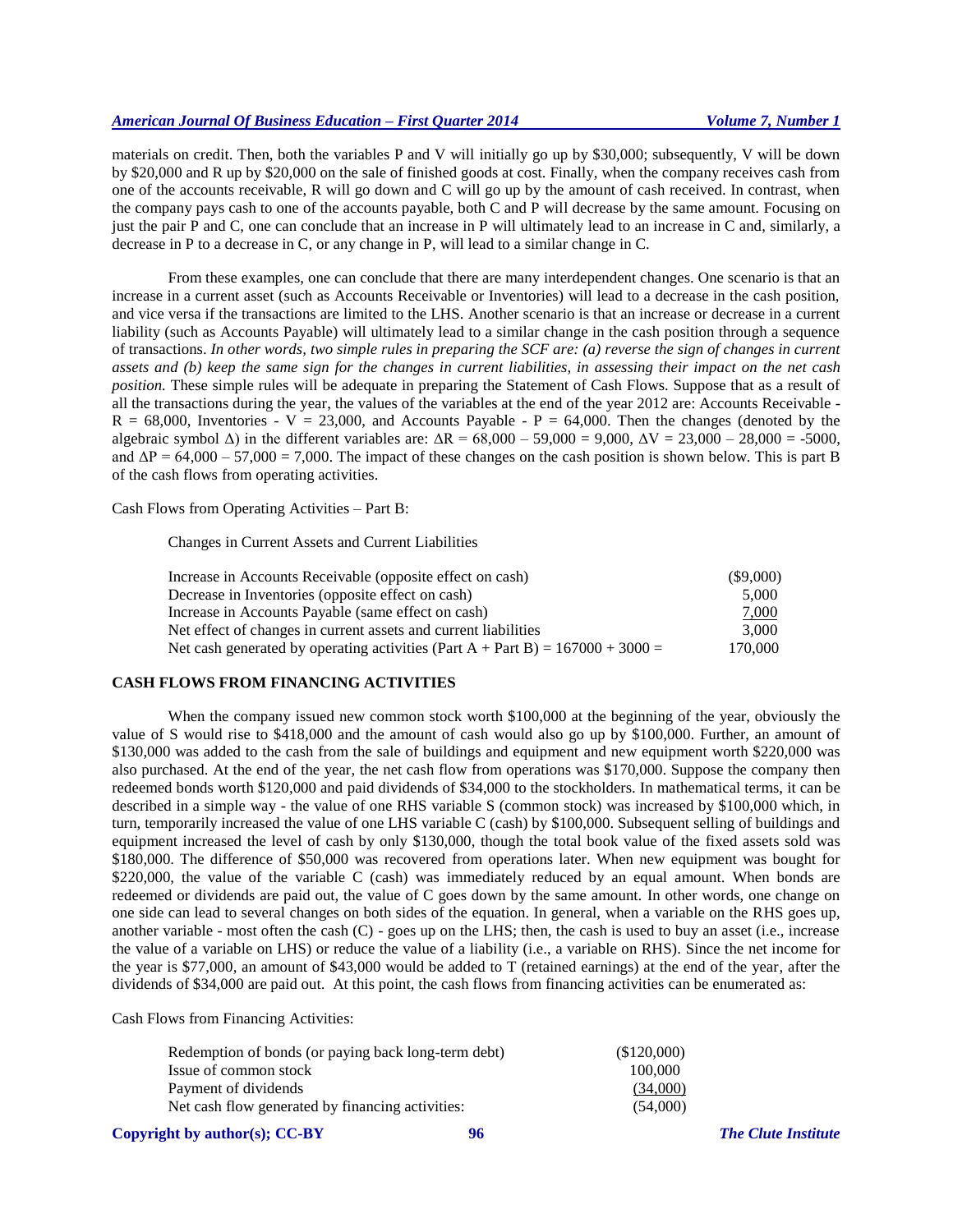With all these changes, what would be the values of the assets and liabilities at the end of the year?

 $R = 68,000$  $V = 23,000$  $D = 95,000$  $G = 215,000 - 70,000$  (sold) – 5,000 (depreciation) = 140,000  $Q = 340,000 - 110,000$  (sold) + 220,000 (bought) – 35,000 (depreciation) = 415,000  $P = 64,000$ ;  $B = 265,000 - 120,000 = 145,000$ ;  $S = 318,000 + 100,000 = 418,000$  $T = 160,000 + 43,000 = 203,000$ 

Net cash flow from Investing, Operating and Financing Activities =  $-90,000 + 170,000 - 54,000 = 26,000$ .

Therefore, at the end of the year, the amount of cash  $C = 63,000 + 26,000 = 89,000$ .

Sum of LHS variables =  $C + R + V + D + G + Q = 89,000 + 68,000 + 23,000 + 95,000 + 140,000 + 415,000 =$ 830,000

Sum of RHS variables  $= P + B + S + T = 64,000 + 145,000 + 418,000 + 203,000 = 830,000$ 

Clearly, at the end of the year, the total assets are equal to \$830,000 and total liabilities also equal \$830,000, as it should be. If the values of the variables C, R,V, D, G, and Q on the LHS and P, B, S, and T on RHS are displayed in the form of another Table (as in Table 1), that table would be nothing but the balance sheet at the end of the year 2012.

## **SUMMARY**

In this paper, the link between the accounting equation of the balance sheet and the algebraic foundations of the SCF are discussed. The item-by-item enumeration rules described in the standard textbooks for preparing the SCF are reduced to two simple rules: (a) Reverse the sign of the change in a currents asset and (b) keep the same sign for the change in a current liability in evaluating their effect on the net cash position. Further, an example is provided to clarify the reversal of the entries related to the gain or loss on the sale of fixed assets in preparing the SCF.

# **AUTHOR INFORMATION**

**Donald T. Joyner** is an assistant professor of Accounting in the School of Business at Norfolk State University. E-mail: [dtjoyner@nsu.edu](mailto:dtjoyner@nsu.edu) (Corresponding author)

**Jean-Marie Banatte** is a professor of Accounting in the School of Business at Norfolk State University. E-mail: banatte@cox.net

**V. Reddy Dondeti** is a professor of Decision Sciences in the School of Business at Norfolk State University. E-mail: vrdondeti@nsu.edu

## **REFERENCES**

- 1. Cecil, H. W., King, T. T., & Andrews, C. P. (2011). Back to basics: Teaching the statement of cash flows. *American Journal of Business Education, 4*(2), 41-46.
- 2. Chen, J., & Dondeti, V. R. (2000). An algebraic interpretation of cash flow statements. Proceedings *of the 36th Annual Meeting (on CD-ROM)*, Southeast INFORMS. (pp. 74-77).
- 3. Chen, J., Dondeti, V. R., & Zemedkun, W. (2009). Preparation of cash flow statement: An algebraicaccounting equation approach for classroom instruction. *Review of Business Research, 9*(2), 117-126.